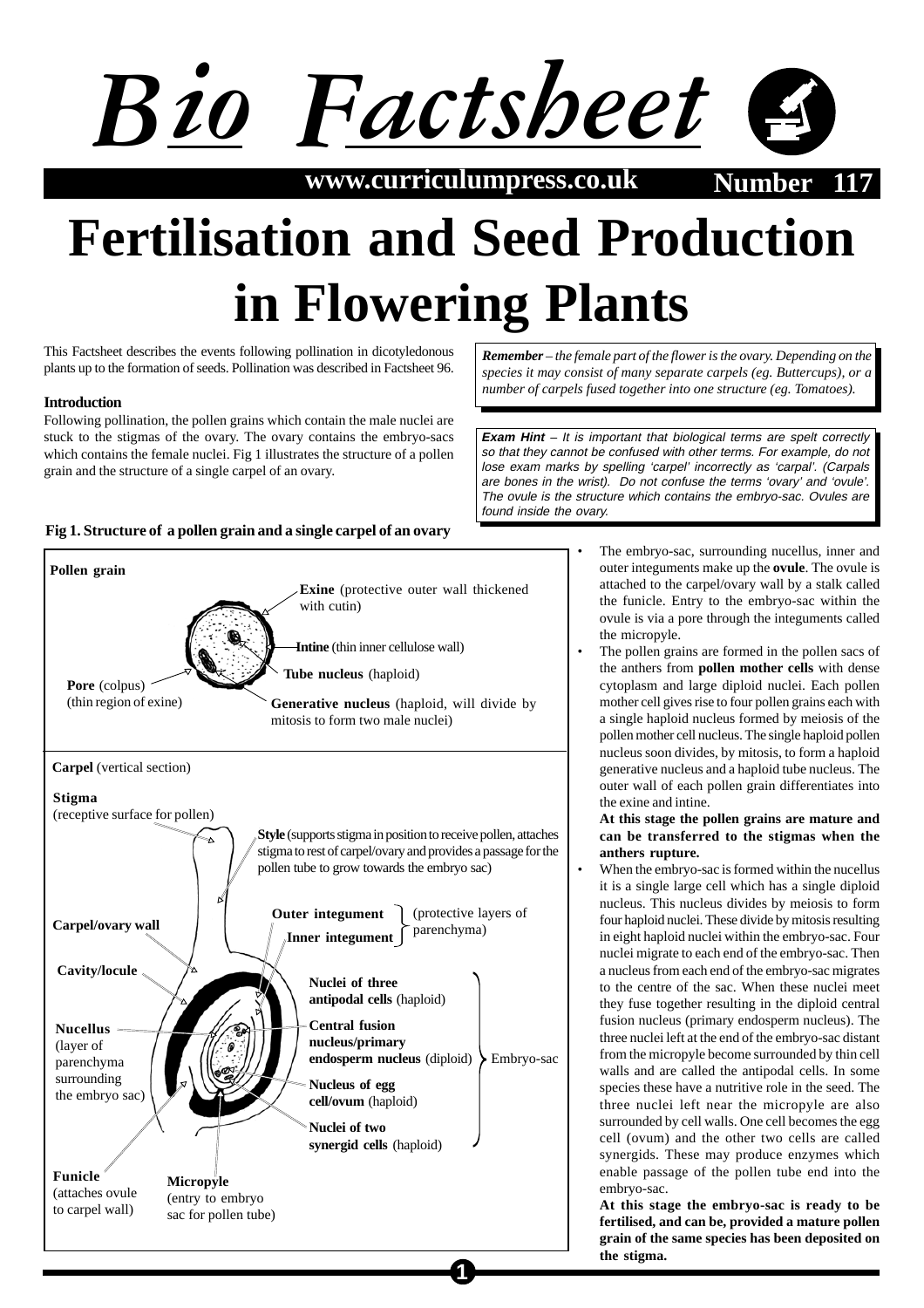### **Fertilization**





- The pollen grains germinate on the surface of the stigma where there is usually a sugary liquid secretion, which may also contain other substances, for example, malic acid in the case of heathers. During germination the thin inner wall (intine) of the pollen grain grows out through one of the pores in the thick exine.
- This produces a cylindrical **pollen tube** into which the tube nucleus and generative nucleus pass. The pollen tube, which tends to grow towards chemical substances produced by the embryo-sac, towards moisture and away from oxygen, enters the stigma and begins to grow down the style. In some species, (eg. Violets), there is an open canal in the centre of the style leading down to the ovary wall through which the pollen tube grows. In other species, (eg. Rhododendrons) the style canal is filled with mucilage through which the pollen tube passes, The pollen tube is thought to gain nutrients from the mucilage and style tissues, enabling it to grow.
- Having grown down the style, the pollen tube either grows in the tissues of the ovary wall until the tip reaches the micropyle of the ovule, or it enters the top of the ovary cavity (locule) and grows through the cavity to the micropyle. The tip of the pollen tube enters the micropyle of the ovule, possibly attracted by a fluid secreted by the synergids. These cells may also secrete the enzymes which break down the tissues of the nucellus, enabling the pollen tube to come into contact with the embryo-sac, in the vicinity of the egg cell.
- During the growth of the pollen tube the generative cell divides mitotically to form the two male nuclei. These move to the the tip of the tube.
- The tip of the pollen tube becomes ruptured and the two male nuclei (gametes), now spirally coiled, thread-like shapes, enter the embryosac. One male nucleus enters the egg and fuses with the female nucleus forming a zygote (diploid). It is from this that the embryo plant will develop.
- The second male nucleus moves deeper into the embryo-sac and fuses with the central fusion nucleus. The triploid cell resulting from this second fusion will eventually divide by mitosis to produce a nutritive tissue, known as the endosperm; food stored in this is used by the developing embryo. The time elapsing between pollination and the completion of fertilization varies considerably. In rye it is seven hours; in maize, twenty-four hours, in many trees it may be year or more.

**Exam Hint** – questions are often asked about **double-fertilization** which occurs in flowering plants. Double fertilization refers to the fact that one male nucleus fuses with the egg nucleus to form a zygote and the other male nucleus fuses with the central fusion nucleus (primary endosperm nucleus) to form the triploid endosperm nucleus.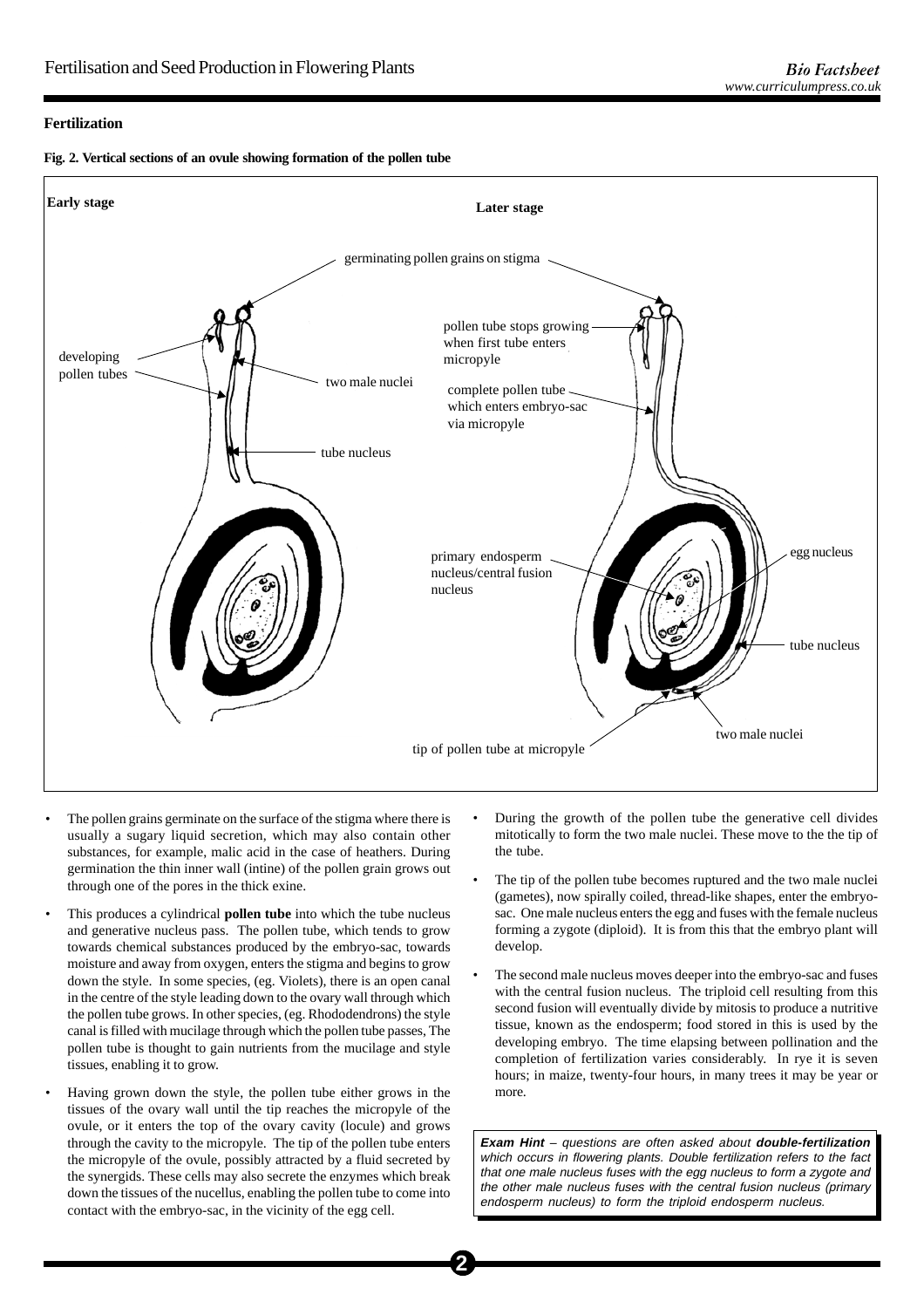### **Embryo and seed formation**



**Fig 3. Vertical section of ovule showing development of the embryonic plant and seed**

After fertilization the ovule develops to form the seed. The following changes occur:

- The fertilized egg cell (zygote) divides mitotically to form a short chain of cells called a **pro-embryo**. The cell of the pro-embryo nearest to the micropyle becomes very large and develops a vacuole. This large basal cell anchors the developing pro-embryo to the wall of the embryo-sac. The cell of the pro-embryo furthest from the micropyle divides many times by mitosis, in various planes, and forms the embryo plant. The chain of cells between the embryo plant and the large basal cell form the **suspensor**. This has the function of pushing the developing embryo into the developing nutritive tissue (endosperm) of the seed.
- The embryo cells continue to undergo mitosis and differentiate into the **plumule** (embryonic stem tip), **radicle** (embryonic root tip) and **cotyledons** (embryonic seed leaves). Dicotyledonous plant embryos possess two cotyledons, monocotyledonous plant embryos have only one cotyledon. The radicle always points towards the micropyle.
- The triploid endosperm nucleus divides many times by mitosis, filling the remaining space in the seed with parenchymatous endosperm tissue. These cells become filled with food reserves, for example, starch, proteins and lipids (oils). These reserves will be used to support seedling growth during germination until the seedling can support itself by photosynthesis. In some species the antipodal cells also divide and form 'endosperm-like' tissue.
- As the embryo-sac enlarges due to the development of the embryo and endosperm the tissues of the nucellus become crushed and destroyed. However, in some plants the nucellus persists as a nutritive tissue called the **perisperm**, for example, reeds, sedges, campions, stitchworts.
- After enlargement the integuments develop to form the protective seed coat or testa. This usually becomes fibrous and woody (lignified).
- The seeds are contained within the fruit. The fruit is formed from the ovary, the wall of which develops to form the pericarp or fruit wall. The exact nature of the **pericarp**, whether dry and woody or succulent, depends on the type of fruit and its specific dispersal mechanism.
- Stigmas, styles, stamens and petals whither away and fall off during seed development. In most species sepals fall, off but can be retained to provide extra protection for the fruit.
- Once seed development is complete, water is removed so that the seed becomes dormant and dry. At this stage the seeds can be dispersed away from the parent plant.

In a **non-endospermic** seed the embryo grows rapidly and uses up all the endosperm to obtain the food material required for its growth. Thus the ripe seed has little or no endosperm left. (For example, seeds of apple, sunflower, peas and beans.) In non-endospermic seeds, some of the food materials from the endosperm are stored in the cotyledons which, as a result, become fleshy and swollen. The food stored in the cotyledons is then available to support germination.

In an **endospermic** seed the embryo stops growth before the endosperm is all used and so the ripe seed contains endosperm for use during germination. (For example, seeds of castor oil, wheat and coconut.)

*Remember - in some plants, for example, banana, the fruit can develop without fertilisation taking place. This is called parthenocarpy and results in the formation of seedless fruits. Parthenocarpy can be induced in many plants by spraying the flowers with auxins and/or gibberellins to commercially produce seedless fruit.*